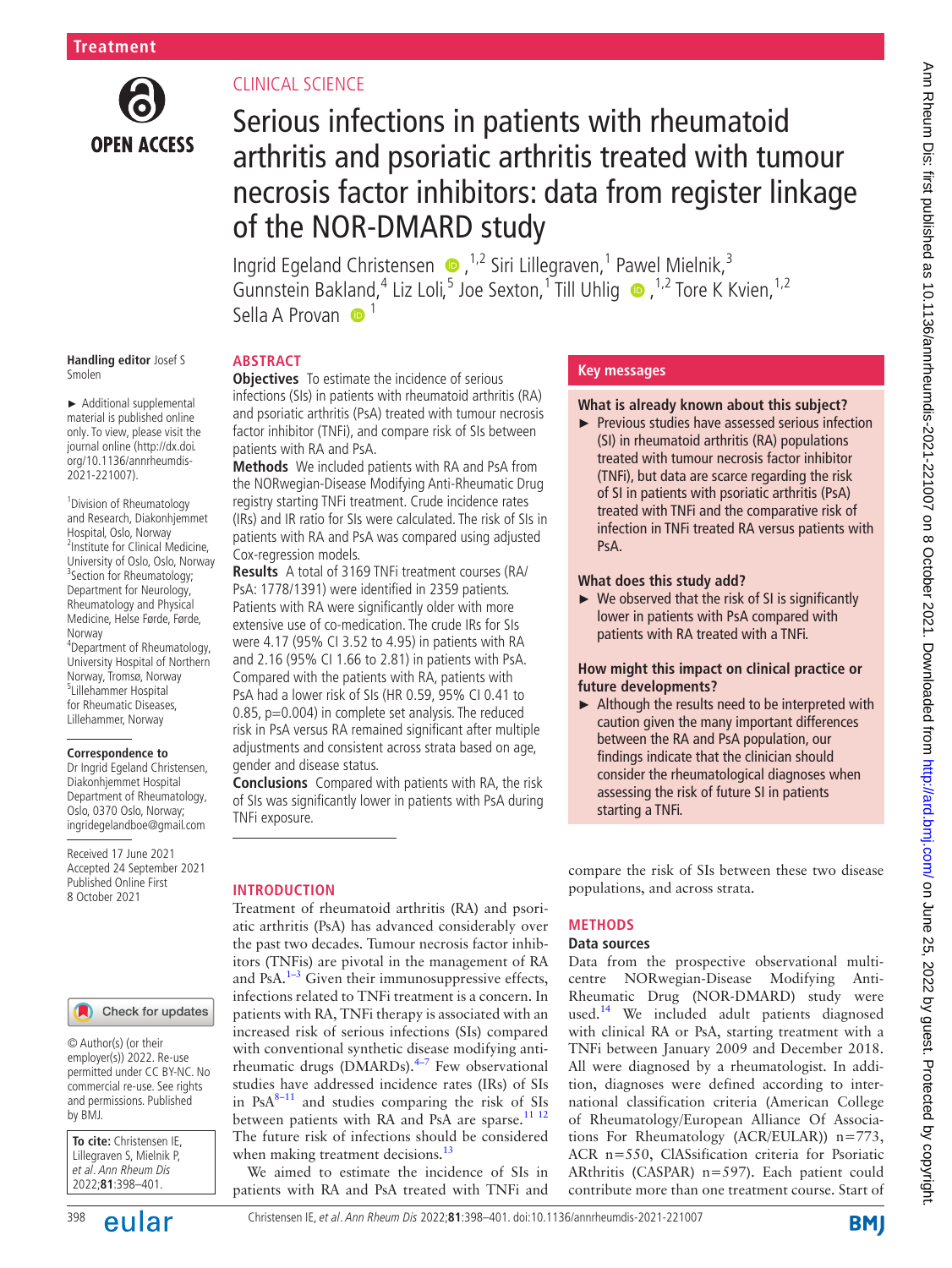observation was the start of treatment. End of observation was the first occurrence of following; last visit or withdrawal from NOR-DMARD, death, emigration or censor date. A 30-day observation period was added to capture infections registered after the last visit.

#### **Register linkages**

To identify events (SIs), we linked NOR-DMARD to the Norwegian Patient Registry (NPR) and Norwegian Cause of Death Registry. Comorbidities were identified through linkage to the Norwegian Control and Payment of Health Reimbursement database and NPR, receiving data from primary and specialist healthcare services respectively. At discharge from hospital stay, diagnoses are reported to the NPR by the attending physician according to the International Classification of Diseases version 10 (ICD-10). The NPR is considered reliable from 2008, and 2009 was thus selected as the first year included in the anal-yses.<sup>[15](#page-3-6)</sup> Patients signed informed consent.

## **Outcomes**

The outcome, SI, was defined as an infection requiring hospital admission with at least one-night hospital stay and/or as an infection causing death according to a predefined list of ICD-10 diagnoses ([online supplemental table 1](https://dx.doi.org/10.1136/annrheumdis-2021-221007)). The infection had to be listed as the primary diagnosis at discharge, or as the first contributory diagnosis given that the primary diagnosis was RA or PsA. Only the first SI for each treatment course was included in our analyses.

# **Covariates**

#### Disease activity

At each NOR-DMARD visit, disease activity measures and markers of inflammation were recorded and the Disease Activity Score for 28 joints (DAS28) was calculated. Comprehensive questionnaires including the use of medication and the modified Health Assessment Questionnaire were completed.<sup>[14](#page-3-5)</sup>

# Comorbidities

The following were considered potential confounders; diabetes, chronic obstructive pulmonary disease (COPD) or asthma.<sup>16</sup>

# **Statistical analyses**

Baseline demographics are presented as means (SD), medians (IQR) or frequencies (%) and compared between cohorts by appropriate bivariate methods. Crude IRs of SI for RA and PsA were presented as events per 100 person-years and the IR ratio (IRR) of IR between RA and PsA was estimated. Robustness of results was examined in models adjusted for multiple confounders. To ensure comparable models, cases without missing values for included variables were used in the main results. IRs and risk of SI in RA versus PsA were estimated in the stratum. Analyses were made in STATA V.16.

# **Sensitivity analyses**

Baseline variables were compared between patients with complete dataset and those who had missing data for key variables. Cox regressions were performed in cohorts with missing versus not missing for key variables. The linear relationship between time and risk of SI was explored in models censored at 12-month and 24-month follow-up.

<span id="page-1-0"></span>

| Table 1<br>Baseline characteristics for the treatment courses |                  |                   |         |  |  |  |
|---------------------------------------------------------------|------------------|-------------------|---------|--|--|--|
| Variable                                                      | RA<br>$(n=1778)$ | PsA<br>$(n=1391)$ | P value |  |  |  |
| Age in years, mean (SD)                                       | 53.2 (13.8)      | 48.2 (11.9)       | < 0.001 |  |  |  |
| Age, n (%)                                                    |                  |                   |         |  |  |  |
| $<$ 50 years                                                  | 651 (36.6)       | 755 (54.3)        | < 0.001 |  |  |  |
| $\geq$ 50 years                                               | 1127 (63.4)      | 636 (45.7)        |         |  |  |  |
| Female gender, n (%)                                          | 1341 (75.4)      | 797 (57.3)        | < 0.001 |  |  |  |
| Years on treatment.<br>median (IQR)                           | $1.1(0.4 - 2.6)$ | $1.1(0.5-2.7)$    | 0.65    |  |  |  |
| Disease duration, years,<br>median (IQR)*                     | 6.9(2.3, 14.5)   | 5.2(1.6, 11.8)    | < 0.001 |  |  |  |
| Current smoking, n (%)                                        | 252 (14.2)       | 225 (16.2)        | 0.12    |  |  |  |
| DAS28-CRP, mean (SD)t                                         | 4.0(1.3)         | 3.5(1.2)          | < 0.001 |  |  |  |
| MHAQ, median (IQR)‡                                           | 0.6(0.3, 1.0)    | 0.6(0.3, 1.0)     | 0.22    |  |  |  |
| MTX co-medication,<br>$n$ (%) §                               | 1265 (73.2)      | 798 (59.1)        | < 0.001 |  |  |  |
| Prednisolone co-<br>medication, $n$ (%)§                      | 976 (56.5)       | 400 (29.6)        | < 0.001 |  |  |  |
| Prednisolone dose,<br>$n$ (%)                                 |                  |                   |         |  |  |  |
| $>0-5$ mg                                                     | 412 (23)         | 135 (10)          | < 0.001 |  |  |  |
| $>5 - 10$ mg                                                  | 264 (15)         | 68(5)             | < 0.001 |  |  |  |
| $>10$ mg                                                      | 269 (16)         | 87(6)             | < 0.001 |  |  |  |
| Comorbidities                                                 |                  |                   |         |  |  |  |
| COPD and/or<br>asthma, $n$ $(\%)$                             | 180 (10.1)       | 93 (6.7)          | 0.001   |  |  |  |
| Diabetes, n (%)                                               | 127(7.1)         | 116(8.3)          | 0.209   |  |  |  |

Continuous variables presented as mean (SD) or median (IQR), dichotomous variables presented as number (%).

\*Disease duration missing in 266 patients with RA, and 286 patients with PsA. †DAS28-CRP missing in 228 patients with RA and 200 patients with PsA.

‡MHAQ missing in 58 patients with RA and 50 patients with PsA. §MTX and prednisolone co-medication missing in 50 patients with RA and 41

patients with PsA.

COPD, chronic obstructive pulmonary disease; CRP, C reactive protein; DAS28, Disease Activity Score for 28 joints; MHAQ, Modified Health Assessment Questionnaire; MTX, methotrexate; PsA, psoriatic arthritis; RA, rheumatoid arthritis; TNFi, tumour necrosis factor inhibitor.

# **RESULTS**

#### **Population characteristics**

A total of 3169 TNFi treatment courses were identified (RA/ PsA 56/44%), in 2359 patients (RA/PsA 1352/1007). Patients with PsA were younger and more frequently male. Patients with RA had significantly longer disease duration, a higher baseline DAS28-CRP (C reactive protein) score, more likely to receive co-medication at baseline and more often had COPD ([table](#page-1-0) 1).

# **Incidence and risk of SIs**

A total of 187 cases of SIs occurred during the study period, 131 with RA versus 56 with PsA. The majority (37%) were respiratory tract infections. The IRR between PsA and RA was 0.52 (95% CI 0.37 to 0.71) [\(table](#page-2-0) 2). Patients with PsA had a lower risk of SI (HR 0.59, 95% CI 0.41 to 0.85) compared with patients with RA when adjusted for age and gender, and across subgroups, except in those using methotrexate as sole co-medication ([table](#page-2-1) 3, [online supplemental table 2](https://dx.doi.org/10.1136/annrheumdis-2021-221007)).

# **Sensitivity analyses**

The HR for SI was explored across cohorts of patients with missing versus not-missing data for key variables ([online supple](https://dx.doi.org/10.1136/annrheumdis-2021-221007)[mental table 3 and figure 1\)](https://dx.doi.org/10.1136/annrheumdis-2021-221007) and after adjustment for components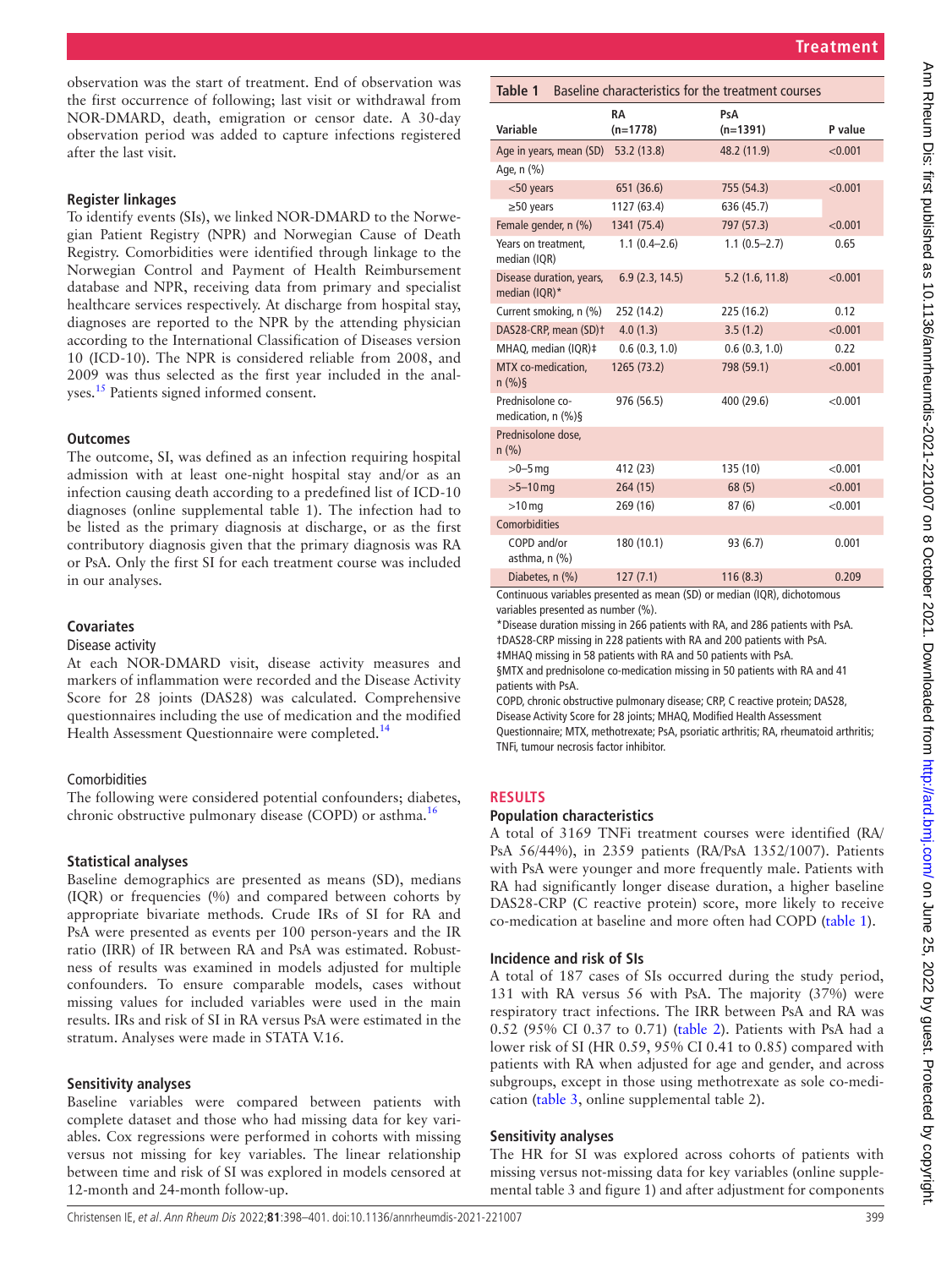<span id="page-2-0"></span>

| <b>Table 2</b> Incidence of serious infection |                       |                        |  |  |  |
|-----------------------------------------------|-----------------------|------------------------|--|--|--|
|                                               | RA                    | PsA                    |  |  |  |
| Treatment courses TNFi, n                     | 1778                  | 1391                   |  |  |  |
| Person-years                                  | 3139                  | 2590                   |  |  |  |
| Serious infection, n                          | 131                   | 56                     |  |  |  |
| Crude IR/100 PY (95% CI)                      | 4.17 (3.52 to 4.95)   | 2.16 (1.66 to<br>2.81) |  |  |  |
| Incidence rate ratio (95% CI)                 | $0.52$ (0.37 to 0.71) |                        |  |  |  |

IR, incidence rate; PsA, psoriatic arthritis; PY, person years; RA, rheumatoid arthritis; TNFi, tumour necrosis factor inhibitor.

of DASs ([online supplemental table 4](https://dx.doi.org/10.1136/annrheumdis-2021-221007)). In sensitivity analyses with 12-month and 24-month follow-up, the risk of SI remained significantly lower in PsA versus patients with RA (HR 0.47, 95%CI 0.28 to 0.78) at 12months and (HR 0.46, 95%CI 0.30 to 0.71) at 24months.

#### **DISCUSSION**

In this register linkage data study, we found a significantly lower risk of SI for patients with PsA compared with patients with RA receiving TNFi therapy. This result remained significant in the adjusted models with complete cases only, supporting the robustness of our results. Patients with RA were older, more often female, with higher DAS28-CRP and more frequent users of co-medication at baseline. Adjustment for multiple factors, including the above-mentioned differences, were made in multivariate analyses, and did not alter the risk-difference. However, the additive effect of multiple risk factors in the RA population, including more frequent prednisolone use, may explain some of the increased risk of SIs in patients with RA. Another explanation could be the RA disease itself, through disease-related alter-ations in host defence.<sup>[17](#page-3-8)</sup>

<span id="page-2-1"></span>

| Table 3 Adjusted HRs of serious infection in patients with PsA |
|----------------------------------------------------------------|
| versus RA treated with tumour necrosis factor inhibitor        |

|                                                                                                                                                         | <b>Number</b>                                      | HR (95% CI)                                                        | P value |  |  |
|---------------------------------------------------------------------------------------------------------------------------------------------------------|----------------------------------------------------|--------------------------------------------------------------------|---------|--|--|
| Model A: adjusted for age and gender                                                                                                                    |                                                    |                                                                    |         |  |  |
| PsA vs RA                                                                                                                                               | 2675                                               | 0.59 (0.41 to 0.85)                                                | 0.004   |  |  |
|                                                                                                                                                         | Model B: adjusted for age, gender, DAS28-CRP, MHAQ |                                                                    |         |  |  |
| PsA vs RA                                                                                                                                               | 2675                                               | 0.58 (0.40 to 0.84)                                                | 0.004   |  |  |
| Model C: adjusted for age, gender, concomitant MTX, baseline prednisolone                                                                               |                                                    |                                                                    |         |  |  |
| PsA vs RA                                                                                                                                               | 2675                                               | 0.69 (0.47 to 1.00)                                                | 0.049   |  |  |
| Model C1: adjusted for age, gender, concomitant MTX                                                                                                     |                                                    |                                                                    |         |  |  |
| PsA vs RA                                                                                                                                               | 2675                                               | $0.59(0.41)$ to $0.85$                                             | 0.005   |  |  |
|                                                                                                                                                         |                                                    | Model C2: adjusted for age, gender, baseline prednisolone any dose |         |  |  |
| PsA vs RA                                                                                                                                               | 2675                                               | $0.69$ (0.48 to 1.00)                                              | 0.048   |  |  |
|                                                                                                                                                         |                                                    | Model C3: adjusted for age, gender, baseline prednisolone low dose |         |  |  |
| PsA vs RA                                                                                                                                               | 2675                                               | 0.60 (0.42 to 0.86)                                                | 0.006   |  |  |
| Model C4: adjusted for age, gender, baseline prednisolone intermediate dose                                                                             |                                                    |                                                                    |         |  |  |
| PsA vs RA                                                                                                                                               | 2675                                               | 0.64 (0.44 to 0.92)                                                | 0.017   |  |  |
| Model C5: adjusted for age, gender, baseline prednisolone high dose                                                                                     |                                                    |                                                                    |         |  |  |
| PsA vs RA                                                                                                                                               | 2675                                               | $0.62$ (0.43 to 0.90)                                              | 0.011   |  |  |
| Model D: adjusted for age, gender, COPD and/or asthma, diabetes                                                                                         |                                                    |                                                                    |         |  |  |
| PsA vs RA                                                                                                                                               | 2675                                               | 0.58 (0.40 to 0.83)                                                | 0.003   |  |  |
| Model E: adjusted for all variables in models A-D                                                                                                       |                                                    |                                                                    |         |  |  |
| PsA vs RA                                                                                                                                               | 2675                                               | $0.65$ (0.44 to 0.95)                                              | 0.025   |  |  |
| COPD, chronic obstructive pulmonary disease; CRP, C reactive protein; DAS28,<br>Discoso Activity Cease for 20 joints: MILLO, Modified Health Assessment |                                                    |                                                                    |         |  |  |

Disease Activity Score for 28 joints; MHAQ, Modified Health Assessment Questionnaire; MTX, methotrexate; PsA, psoriatic arthritis; RA, rheumatoid arthritis.

While several studies have quantified the risk of SIs in patients with RA treated with biological DMARDs (bDMARDs) with IRs ranging from 2.6 to  $5.6/100$  person-years,<sup>713</sup><sup>16</sup> 18 the risk of SIs in patients with PsA has been far less studied. The few observational studies assessing IRs of SIs in patients with PsA treated with biologicals have reported widespread estimates from 2.7 to  $19.6/100$  person-years.  $8-11$  The IRs found in our analyses are thus in line with these previously reported estimates.

Few studies have compared the risk of SIs between patients with RA and PsA. A recent case–control study from DANBIO, the Danish rheumatology registry, reported the risk of SIs within the first year after bDMARD initiation in bionaive RA, PsA and axial spondyloarthrtitis compared with matched population controls. The study was not specifically designed to compare the risk of SIs between patient groups, but concluded that the risk is similar.<sup>11</sup> However, in this study, the follow-up period was defined as 12 months regardless of drug discontinuation, and difference in drug retention between patients with RA and PsA were not accounted for. A study using administrative data found no significant difference in risk between patients with RA, PsA and/or severe psoriasis.<sup>[12](#page-3-10)</sup> However, the PsA population was here categorised in the same cohort as patients with psoriasis.<sup>12</sup>

Missing data is a limitation to our analyses. Cases with missing information for disease duration had less severe disease activity, and excluding this population from the analyses may have given a falsely high-risk estimate. Also, smoking could not be adjusted for due to missingness. Another limitation is the possibility of residual confounding. Although the risk estimate was not changed by including disease activity measurements in the model ([table](#page-2-1) 3, [online](https://dx.doi.org/10.1136/annrheumdis-2021-221007) [supplemental table 4\)](https://dx.doi.org/10.1136/annrheumdis-2021-221007), we have to consider that disease activity in PsA was not fully captured by variables registered in NOR-DMARD. Further, we cannot exclude the possibility of misclassification of outcomes, as physicians might be more aware of infections among patients with RA than in patients with PsA, resulting in patients with RA being hospitalised for less severe infections more frequently than patients with PsA. However, our definition of SIs limits the risk of non-SIs being misclassified. Stratified analyses over co-medication indicate that differences in prednisolone use between patients with RA and PsA may partly explain the risk difference, and the effects of prednisolone should be further explored. Finally, we cannot account for initiation and discontinuation of co-medication during TNFi exposure, as only baseline co-medication data were accessible, and this limitation needs to be considered when interpreting the results.

Multi-centre high-quality observational prospective register data reflective of real-world clinical practice is a major strength to this study. The outcome (SI) was well defined using ICD-10 registered by the attending physician. Also, our patient population is defined according to international classification criteria.

In conclusion, this study found a significantly lower risk of SIs in patients with PsA than in patients with RA, during exposure to TNFi. The results need to be interpreted with caution given the many important differences between the RA and PsA population, especially with regards to the use of co-medication. Recognising the elevated risk in patients with RA supports the heightened awareness of SIs during follow-up of these patients.

**Acknowledgements** The authors would like to thank the patients for participating in the NOR-DMARD study and study personnel for collecting the data. Also, we would like to thank the registries; NPR, NCDR and KUHR for making data available.

**Contributors** IEC: conceived the idea, developed data synthesis, performed data analyses and wrote the paper. SL: contributed to idea development, assisted in data analyses, contributed in writing the paper, revised the manuscript and approved the final version. GB, PM, LL: organised and collected data, critically revised the manuscript and approved the final version. JS: developed data synthesis, assisted in data analyses, revised the manuscript and approved the final version. TU and TKK: established NOR-DMARD, contributed to idea development, assisted in data